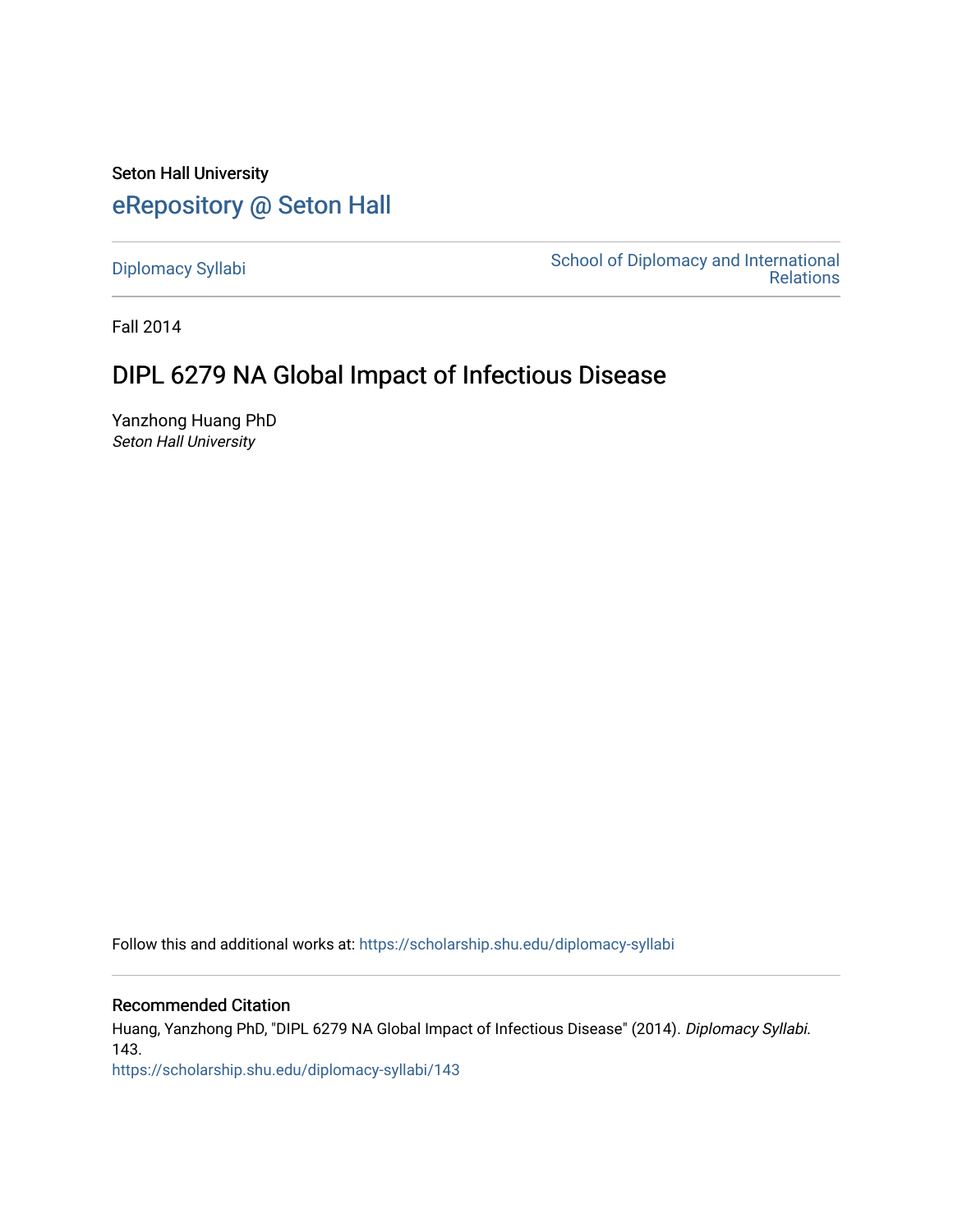### School of Diplomacy and International Relations Seton Hall University

### **GLOBAL IMPACT OF INFECTIOUS DISEASE**

| DIIPL 6279NA<br>$T 5:00-7:10 \text{ pm}$                                                     | Fall 2014<br>Duffy 82 |                                                                   |
|----------------------------------------------------------------------------------------------|-----------------------|-------------------------------------------------------------------|
| Dr. Yanzhong Huang<br>Office: 103 McQuaid<br>Office hours: T 9:00am - noon or by appointment | Phone:<br>E-mail:     | 973-275-2815<br>yanzhong.huang@shu.edu<br>Twitter: @YanzhongHuang |

### **Remarks on the Significance of Infectious Disease**

"In any effort to understand what lies ahead, as much as what lies behind, the role of infectious disease cannot properly be left out of consideration. … Infectious disease which antedated the emergence of humankind will last as long as humanity itself, and will surely remain, as it has been hitherto, one of the fundamental parameters and determinants of human history" (William H. McNeill)

### **Course Overview**

Infectious disease has affected world history more extensively than most of us can imagine. This course will examine infectious disease as both a mirror reflecting macro historical process and a causative agent of change in governance for health. By taking this course, students are expected to not only obtain an in-depth understanding of the impact of infectious disease but also learn to use some important analytical tools to study issues of global health governance.

### **Textbooks**

Sophie Harman, *Global Health Governance* (New York: Routledge, 2012). **[Harman]**

William H. McNeill, *Plagues and Peoples* (New York: Anchor Press, 1976). **[McNeill]**

Lawrence Gostin, *Global Health Law* (Cambridge, MA: Harvard University Press, 2014). **[Gostin]**

#### **Requirements**

Because this course emphasizes genuine, informed participation by all involved, it will be expected that students keep up with the readings. Students will be asked questions ("Socratic Dialogue") and that interaction will constitute an important part of the "participation" consideration in the final grade.

### **Grading**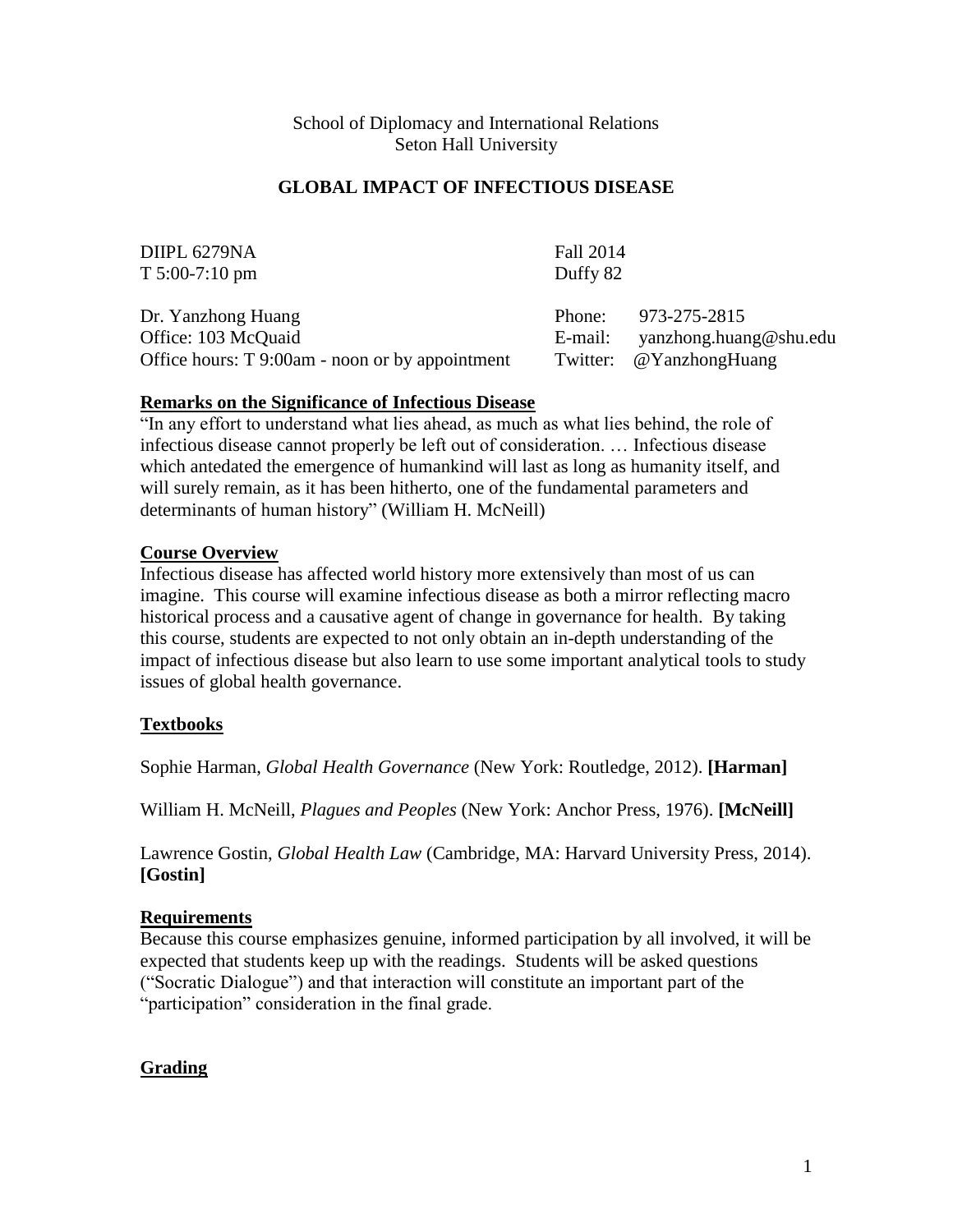Course evaluation will be based on the following components: A blog-style short paper (worth 20 percent of the course grade), an oral presentation (worth 20 percent of the course grade) and one take-home final (worth 35 percent of the course grade). The remaining 25 percent of the course grade will reflect in-class participation and attendance.

## **Late Assignments Policy**

All assignments and exams should/must be completed by the scheduled time. If for some substantial reason you cannot complete your assignment/exam in time you must/should contact me *directly* prior to the due date to avoid the penalty for late work.

### **About the Syllabus**

In view of the progress of the course, the instructor may modify its contents. Every effort will be made to notify the class should such a deviation become necessary.

# **Academic Conduct**

All forms of dishonesty whether by act of omission, including but not limited to, cheating, plagiarism, and knowingly furnishing false information to the University are prohibited and may elicit University sanctions of suspension or expulsion.

# **Accommodation**

Students at Seton Hall University who have a physical, medical, learning or psychiatric disability, either temporary or permanent, may be eligible for reasonable accommodations at the University as per the Americans with Disabilities Act (ADA) and/or Section 504 of the Rehabilitation Act. In order to receive such accommodations, students must identify themselves at the Office of Disability Support Services (DSS), provide appropriate documentation and collaborate with the development of an accommodation plan. The DSS phone number (973) 313-6003. For further information, please go to [DSS website.](http://www.shu.edu/offices/policies-procedures/disability-support-services-statement-on-students-with-disabilities.cfm)

# **Course Schedule and Reading Assignments**

### **August 26 Introduction**

**Sept. 2 Epistemology of Epidemics** McNeill, pp. 19-32

> Recommended: James D. Fearon, "Counterfactuals and Hypothesis Testing in Political Science," *World Politics,* 43 (January 1991), pp. 169-95.

#### **Sept. 9 Epidemics, History, and the State** McNeill, pp. 161-241